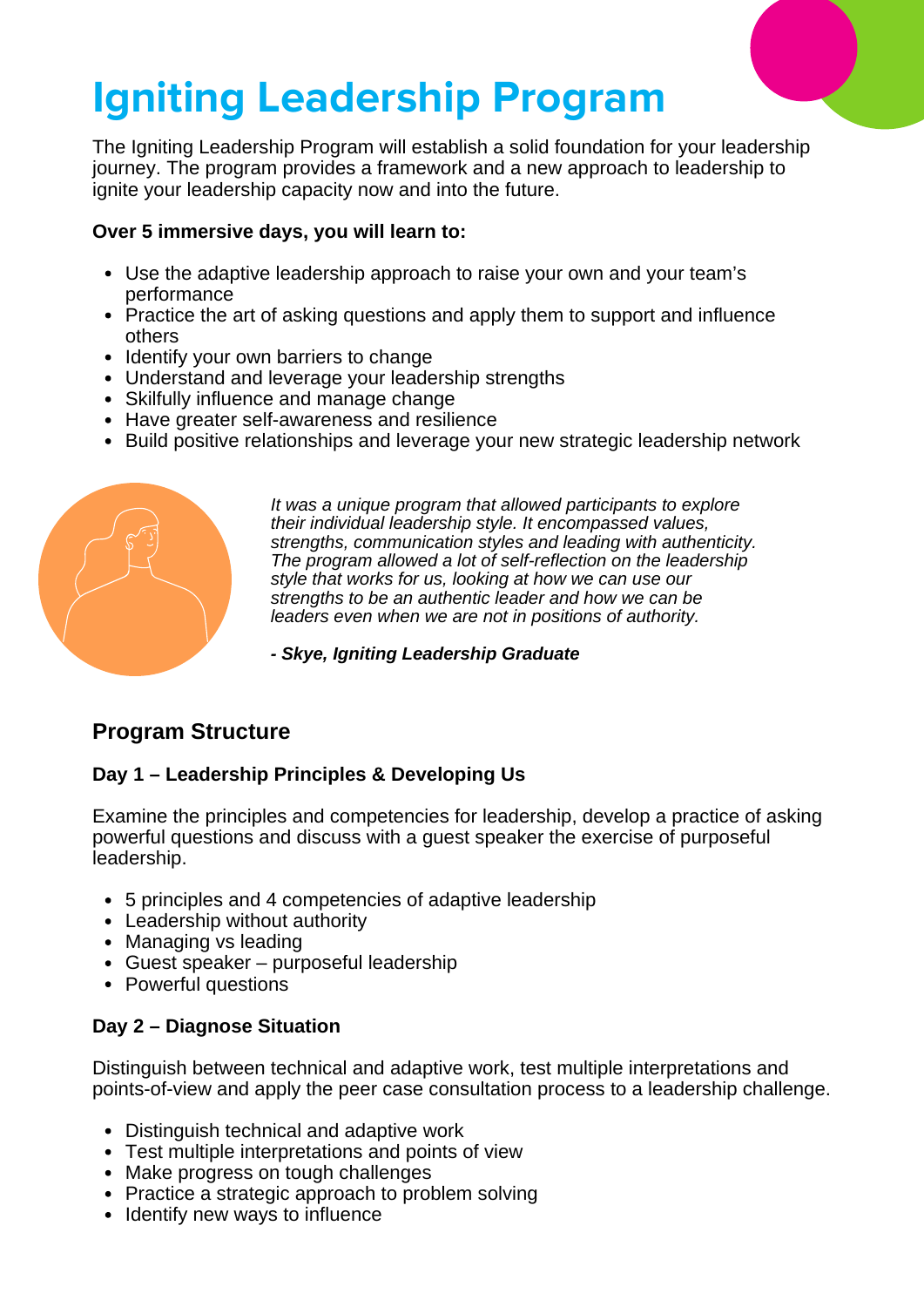#### **Day 3 – Diagnose Situation & Manage Self**

Apply the peer case consultation process to leadership challenges, discuss with a guest speaker the practice of managing self in the exercise of leadership and develop new ways to take care of yourself.

- Apply learnings to your leadership challenge
- Explore with others the drivers and barriers to change and possible ways forward
- Guest speaker managing self in the exercise of leadership
- Manage self, getting comfortable with uncertainty and conflict
- Building resilience
- Taking care of yourself

#### **Day 4 – Manage Self**

Choose among competing values, analyse your strengths, vulnerabilities and triggers, apply the peer case consultation process to your leadership challenge and identify the purpose of your leadership.

- Immunity to change uncover why change can be so hard and the personal values and assumptions that can get in the way
- Values in leadership

#### **Day 5 – Bringing it all together**

Apply the peer case consultation process to your leadership challenge, discuss with a guest speaker their practice of living life as a leadership lab, review your learnings from the program and share your leadership promise

- Building connectedness and relationships
- Identify the purpose of your leadership
- Articulate leadership learnings and commit to next steps
- Guest speaker living life as a leadership lab



## **Program Facilitator - Lisa Croxford**

Lisa has an outstanding track record in designing and facilitating innovative, compelling and transformational leadership development programs. Using human centered design principles, Lisa equips participants with the mindset and skills to be successful in their leadership. Lisa is also a certified coach with particular focus on developmental and transition coaching and sustainable performance.

Lisa holds bachelor qualifications in arts and law, a graduate diploma in psychology and is an alumna of the Harvard Kennedy School (art and practice of leadership development). Lisa also holds a Certificate in Executive Coaching and is a Certified Organisational Coach. Accreditations: LifeStyles Inventory, MSCEIT (EQ), Leadership Development Framework (Harthill), Potential Project Trainer (corporate mindfulness).